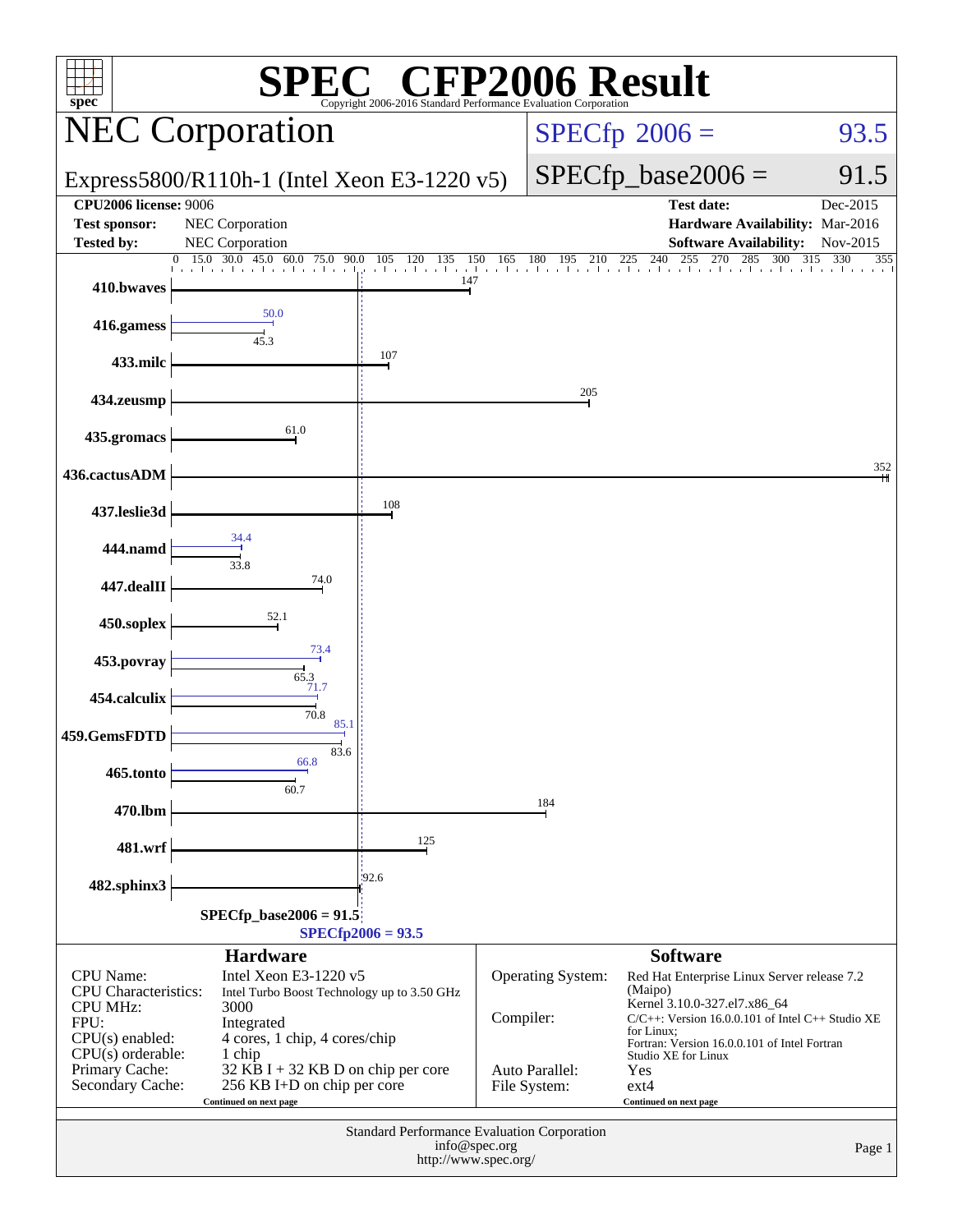

# NEC Corporation

### $SPECTp2006 = 93.5$

Express5800/R110h-1 (Intel Xeon E3-1220 v5)

 $SPECfp\_base2006 = 91.5$ 

| <b>CPU2006 license: 9006</b>                                               |                                                                                                             |                                                                                    | <b>Test date:</b>                                          | Dec-2015   |
|----------------------------------------------------------------------------|-------------------------------------------------------------------------------------------------------------|------------------------------------------------------------------------------------|------------------------------------------------------------|------------|
| <b>Test sponsor:</b>                                                       | NEC Corporation                                                                                             |                                                                                    | Hardware Availability: Mar-2016                            |            |
| <b>Tested by:</b>                                                          | NEC Corporation                                                                                             |                                                                                    | <b>Software Availability:</b>                              | $Nov-2015$ |
| L3 Cache:<br>Other Cache:<br>Memory:<br>Disk Subsystem:<br>Other Hardware: | 8 MB I+D on chip per chip<br>None<br>16 GB (2 x 8 GB 2Rx8 PC4-2133P-E)<br>1 x 500 GB SATA, 7200 RPM<br>None | <b>System State:</b><br><b>Base Pointers:</b><br>Peak Pointers:<br>Other Software: | Run level 3 (multi-user)<br>64-bit<br>$32/64$ -bit<br>None |            |

**[Results Table](http://www.spec.org/auto/cpu2006/Docs/result-fields.html#ResultsTable)**

| Results i adie    |                                                                                                          |              |                |       |                |       |                |              |                |              |                |              |
|-------------------|----------------------------------------------------------------------------------------------------------|--------------|----------------|-------|----------------|-------|----------------|--------------|----------------|--------------|----------------|--------------|
|                   | <b>Base</b>                                                                                              |              |                |       |                | Peak  |                |              |                |              |                |              |
| <b>Benchmark</b>  | <b>Seconds</b>                                                                                           | <b>Ratio</b> | <b>Seconds</b> | Ratio | <b>Seconds</b> | Ratio | <b>Seconds</b> | <b>Ratio</b> | <b>Seconds</b> | <b>Ratio</b> | <b>Seconds</b> | <b>Ratio</b> |
| 410.bwaves        | 92.6                                                                                                     | 147          | 92.5           | 147   | 92.6           | 147   | 92.6           | 147          | 92.5           | 147          | 92.6           | <u>147</u>   |
| 416.gamess        | 432                                                                                                      | 45.3         | 432            | 45.3  | 432            | 45.4  | 392            | 50.0         | 392            | 50.0         | 393            | 49.9         |
| $433$ .milc       | 85.9                                                                                                     | 107          | 86.1           | 107   | 85.8           | 107   | 85.9           | 107          | 86.1           | 107          | 85.8           | 107          |
| 434.zeusmp        | 44.3                                                                                                     | 205          | 44.3           | 205   | 44.3           | 205   | 44.3           | 205          | 44.3           | 205          | 44.3           | 205          |
| 435 gromacs       | 117                                                                                                      | 61.0         | 117            | 60.9  | 117            | 61.1  | 117            | 61.0         | 117            | 60.9         | 117            | 61.1         |
| 436.cactusADM     | 34.2                                                                                                     | 350          | 33.9           | 353   | 33.9           | 352   | 34.2           | 350          | 33.9           | 353          | 33.9           | 352          |
| 437.leslie3d      | 87.0                                                                                                     | 108          | 86.9           | 108   | 86.7           | 108   | 87.0           | 108          | 86.9           | 108          | 86.7           | 108          |
| 444.namd          | 237                                                                                                      | 33.8         | 238            | 33.7  | 237            | 33.8  | 233            | 34.4         | 233            | 34.4         | 234            | 34.3         |
| 447.dealII        | 155                                                                                                      | 74.0         | 154            | 74.1  | 155            | 74.0  | 155            | 74.0         | 154            | 74.1         | 155            | 74.0         |
| $450$ .soplex     | 159                                                                                                      | 52.4         | 160            | 52.1  | 160            | 52.1  | 159            | 52.4         | 160            | 52.1         | 160            | 52.1         |
| 453.povray        | 81.9                                                                                                     | 65.0         | 81.4           | 65.3  | 81.3           | 65.4  | 72.7           | 73.1         | 72.4           | 73.5         | 72.5           | 73.4         |
| 454.calculix      | 117                                                                                                      | 70.8         | 117            | 70.8  | 116            | 70.8  | 115            | 71.8         | 115            | 71.7         | <b>115</b>     | 71.7         |
| 459.GemsFDTD      | 127                                                                                                      | 83.6         | 127            | 83.6  | 127            | 83.5  | 125            | 85.1         | 125            | 85.1         | 125            | 85.1         |
| 465.tonto         | 162                                                                                                      | 60.9         | 162            | 60.7  | 162            | 60.7  | 147            | 67.0         | <u>147</u>     | 66.8         | 147            | 66.8         |
| 470.1bm           | 74.5                                                                                                     | 184          | 74.6           | 184   | 74.6           | 184   | 74.5           | 184          | 74.6           | 184          | 74.6           | 184          |
| 481.wrf           | 88.9                                                                                                     | 126          | 89.1           | 125   | 89.1           | 125   | 88.9           | 126          | 89.1           | <u>125</u>   | 89.1           | 125          |
| $482$ .sphinx $3$ | 210                                                                                                      | 92.8         | 211            | 92.6  | 211            | 92.4  | 210            | 92.8         | 211            | 92.6         | 211            | 92.4         |
|                   | Results appear in the order in which they were run. Bold underlined text indicates a median measurement. |              |                |       |                |       |                |              |                |              |                |              |

#### **[Operating System Notes](http://www.spec.org/auto/cpu2006/Docs/result-fields.html#OperatingSystemNotes)**

Stack size set to unlimited using "ulimit -s unlimited"

#### **[Platform Notes](http://www.spec.org/auto/cpu2006/Docs/result-fields.html#PlatformNotes)**

 BIOS Settings: Power Management Policy: Custom Energy Performance: Performance

### **[General Notes](http://www.spec.org/auto/cpu2006/Docs/result-fields.html#GeneralNotes)**

Environment variables set by runspec before the start of the run:  $KMP_A$ FFINITY = "granularity=fine, compact, 1, 0" LD\_LIBRARY\_PATH = "/home/cpu2006/libs/32:/home/cpu2006/libs/64:/home/cpu2006/sh"

Continued on next page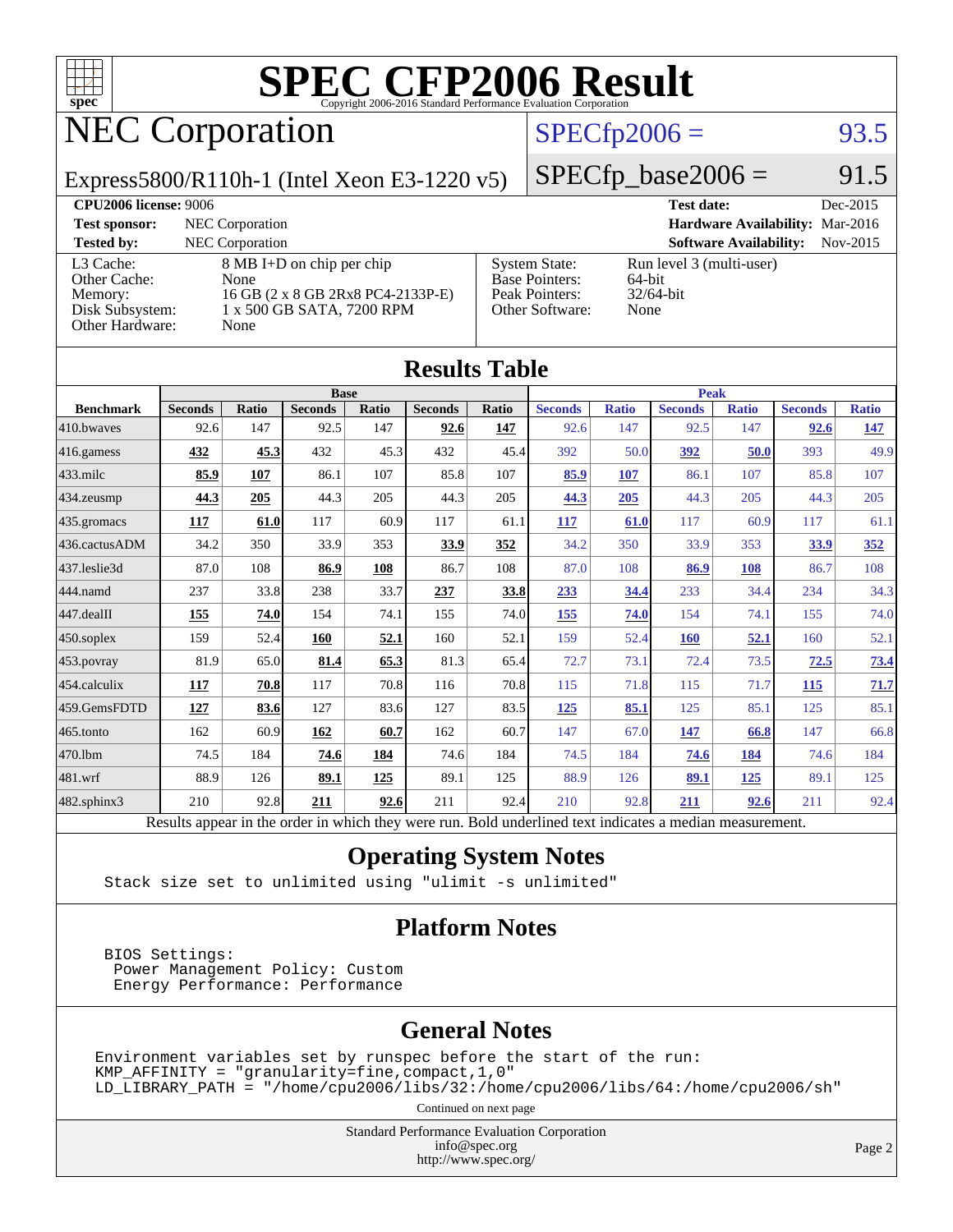

# NEC Corporation

 $SPECTp2006 = 93.5$ 

Express5800/R110h-1 (Intel Xeon E3-1220 v5)

#### **[CPU2006 license:](http://www.spec.org/auto/cpu2006/Docs/result-fields.html#CPU2006license)** 9006 **[Test date:](http://www.spec.org/auto/cpu2006/Docs/result-fields.html#Testdate)** Dec-2015

**[Test sponsor:](http://www.spec.org/auto/cpu2006/Docs/result-fields.html#Testsponsor)** NEC Corporation **[Hardware Availability:](http://www.spec.org/auto/cpu2006/Docs/result-fields.html#HardwareAvailability)** Mar-2016

 $SPECTp\_base2006 = 91.5$ 

**[Tested by:](http://www.spec.org/auto/cpu2006/Docs/result-fields.html#Testedby)** NEC Corporation **[Software Availability:](http://www.spec.org/auto/cpu2006/Docs/result-fields.html#SoftwareAvailability)** Nov-2015

#### **[General Notes \(Continued\)](http://www.spec.org/auto/cpu2006/Docs/result-fields.html#GeneralNotes)**

OMP\_NUM\_THREADS = "4"

 Binaries compiled on a system with 1x Intel Core i5-4670K CPU + 32GB memory using RedHat EL 7.1 Transparent Huge Pages enabled with: echo always > /sys/kernel/mm/transparent\_hugepage/enabled

### **[Base Compiler Invocation](http://www.spec.org/auto/cpu2006/Docs/result-fields.html#BaseCompilerInvocation)**

[C benchmarks](http://www.spec.org/auto/cpu2006/Docs/result-fields.html#Cbenchmarks):  $\text{icc}$   $-\text{m64}$ 

[C++ benchmarks:](http://www.spec.org/auto/cpu2006/Docs/result-fields.html#CXXbenchmarks) [icpc -m64](http://www.spec.org/cpu2006/results/res2016q1/cpu2006-20160125-38800.flags.html#user_CXXbase_intel_icpc_64bit_bedb90c1146cab66620883ef4f41a67e)

[Fortran benchmarks](http://www.spec.org/auto/cpu2006/Docs/result-fields.html#Fortranbenchmarks): [ifort -m64](http://www.spec.org/cpu2006/results/res2016q1/cpu2006-20160125-38800.flags.html#user_FCbase_intel_ifort_64bit_ee9d0fb25645d0210d97eb0527dcc06e)

[Benchmarks using both Fortran and C](http://www.spec.org/auto/cpu2006/Docs/result-fields.html#BenchmarksusingbothFortranandC):<br>icc -m64 ifort -m64  $-m64$  ifort  $-m64$ 

## **[Base Portability Flags](http://www.spec.org/auto/cpu2006/Docs/result-fields.html#BasePortabilityFlags)**

| 410.bwaves: -DSPEC CPU LP64<br>416.gamess: -DSPEC_CPU_LP64 |                                                                |
|------------------------------------------------------------|----------------------------------------------------------------|
| 433.milc: -DSPEC CPU LP64                                  |                                                                |
| 434.zeusmp: - DSPEC_CPU_LP64                               |                                                                |
| 435.gromacs: -DSPEC_CPU_LP64 -nofor_main                   |                                                                |
| 436.cactusADM: - DSPEC CPU LP64 - nofor main               |                                                                |
| 437.leslie3d: -DSPEC CPU LP64                              |                                                                |
| 444.namd: - DSPEC CPU LP64                                 |                                                                |
| 447.dealII: -DSPEC CPU LP64                                |                                                                |
| 450.soplex: -DSPEC_CPU_LP64                                |                                                                |
| 453.povray: -DSPEC_CPU_LP64                                |                                                                |
| 454.calculix: - DSPEC CPU LP64 - nofor main                |                                                                |
| 459. GemsFDTD: - DSPEC CPU LP64                            |                                                                |
| 465.tonto: - DSPEC CPU LP64                                |                                                                |
| 470.1bm: - DSPEC CPU LP64                                  |                                                                |
|                                                            | 481.wrf: -DSPEC_CPU_LP64 -DSPEC_CPU_CASE_FLAG -DSPEC_CPU_LINUX |
| 482.sphinx3: -DSPEC_CPU_LP64                               |                                                                |
|                                                            |                                                                |

### **[Base Optimization Flags](http://www.spec.org/auto/cpu2006/Docs/result-fields.html#BaseOptimizationFlags)**

[C benchmarks](http://www.spec.org/auto/cpu2006/Docs/result-fields.html#Cbenchmarks): [-xCORE-AVX2](http://www.spec.org/cpu2006/results/res2016q1/cpu2006-20160125-38800.flags.html#user_CCbase_f-xAVX2_5f5fc0cbe2c9f62c816d3e45806c70d7) [-ipo](http://www.spec.org/cpu2006/results/res2016q1/cpu2006-20160125-38800.flags.html#user_CCbase_f-ipo) [-O3](http://www.spec.org/cpu2006/results/res2016q1/cpu2006-20160125-38800.flags.html#user_CCbase_f-O3) [-no-prec-div](http://www.spec.org/cpu2006/results/res2016q1/cpu2006-20160125-38800.flags.html#user_CCbase_f-no-prec-div) [-parallel](http://www.spec.org/cpu2006/results/res2016q1/cpu2006-20160125-38800.flags.html#user_CCbase_f-parallel) [-opt-prefetch](http://www.spec.org/cpu2006/results/res2016q1/cpu2006-20160125-38800.flags.html#user_CCbase_f-opt-prefetch) [-ansi-alias](http://www.spec.org/cpu2006/results/res2016q1/cpu2006-20160125-38800.flags.html#user_CCbase_f-ansi-alias)

Continued on next page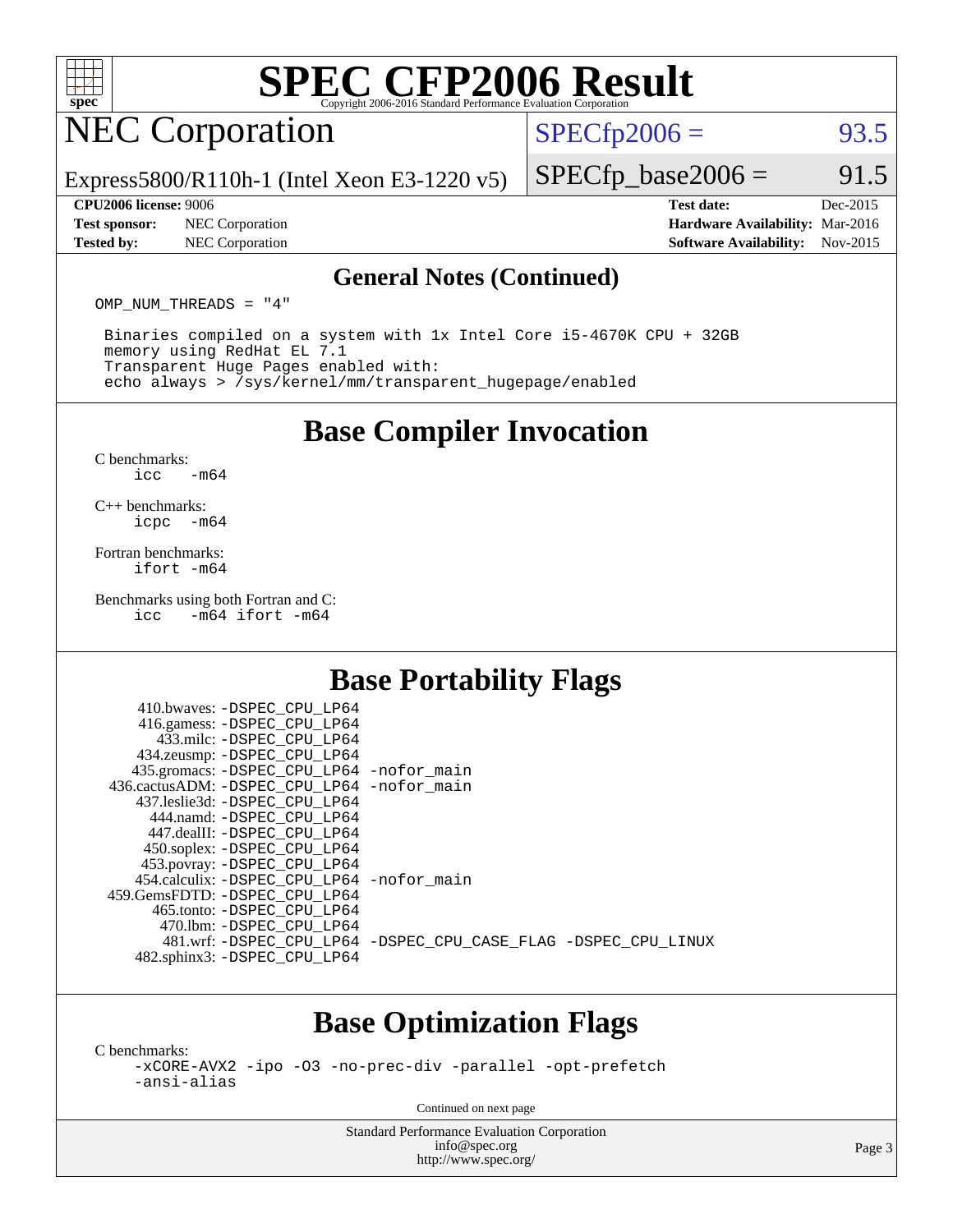

# NEC Corporation

 $SPECTp2006 = 93.5$ 

Express5800/R110h-1 (Intel Xeon E3-1220 v5)

**[Test sponsor:](http://www.spec.org/auto/cpu2006/Docs/result-fields.html#Testsponsor)** NEC Corporation **[Hardware Availability:](http://www.spec.org/auto/cpu2006/Docs/result-fields.html#HardwareAvailability)** Mar-2016 **[Tested by:](http://www.spec.org/auto/cpu2006/Docs/result-fields.html#Testedby)** NEC Corporation **[Software Availability:](http://www.spec.org/auto/cpu2006/Docs/result-fields.html#SoftwareAvailability)** Nov-2015

 $SPECTp\_base2006 = 91.5$ 

**[CPU2006 license:](http://www.spec.org/auto/cpu2006/Docs/result-fields.html#CPU2006license)** 9006 **[Test date:](http://www.spec.org/auto/cpu2006/Docs/result-fields.html#Testdate)** Dec-2015

# **[Base Optimization Flags \(Continued\)](http://www.spec.org/auto/cpu2006/Docs/result-fields.html#BaseOptimizationFlags)**

[C++ benchmarks:](http://www.spec.org/auto/cpu2006/Docs/result-fields.html#CXXbenchmarks) [-xCORE-AVX2](http://www.spec.org/cpu2006/results/res2016q1/cpu2006-20160125-38800.flags.html#user_CXXbase_f-xAVX2_5f5fc0cbe2c9f62c816d3e45806c70d7) [-ipo](http://www.spec.org/cpu2006/results/res2016q1/cpu2006-20160125-38800.flags.html#user_CXXbase_f-ipo) [-O3](http://www.spec.org/cpu2006/results/res2016q1/cpu2006-20160125-38800.flags.html#user_CXXbase_f-O3) [-no-prec-div](http://www.spec.org/cpu2006/results/res2016q1/cpu2006-20160125-38800.flags.html#user_CXXbase_f-no-prec-div) [-opt-prefetch](http://www.spec.org/cpu2006/results/res2016q1/cpu2006-20160125-38800.flags.html#user_CXXbase_f-opt-prefetch) [-ansi-alias](http://www.spec.org/cpu2006/results/res2016q1/cpu2006-20160125-38800.flags.html#user_CXXbase_f-ansi-alias)

[Fortran benchmarks](http://www.spec.org/auto/cpu2006/Docs/result-fields.html#Fortranbenchmarks): [-xCORE-AVX2](http://www.spec.org/cpu2006/results/res2016q1/cpu2006-20160125-38800.flags.html#user_FCbase_f-xAVX2_5f5fc0cbe2c9f62c816d3e45806c70d7) [-ipo](http://www.spec.org/cpu2006/results/res2016q1/cpu2006-20160125-38800.flags.html#user_FCbase_f-ipo) [-O3](http://www.spec.org/cpu2006/results/res2016q1/cpu2006-20160125-38800.flags.html#user_FCbase_f-O3) [-no-prec-div](http://www.spec.org/cpu2006/results/res2016q1/cpu2006-20160125-38800.flags.html#user_FCbase_f-no-prec-div) [-parallel](http://www.spec.org/cpu2006/results/res2016q1/cpu2006-20160125-38800.flags.html#user_FCbase_f-parallel) [-opt-prefetch](http://www.spec.org/cpu2006/results/res2016q1/cpu2006-20160125-38800.flags.html#user_FCbase_f-opt-prefetch)

[Benchmarks using both Fortran and C](http://www.spec.org/auto/cpu2006/Docs/result-fields.html#BenchmarksusingbothFortranandC): [-xCORE-AVX2](http://www.spec.org/cpu2006/results/res2016q1/cpu2006-20160125-38800.flags.html#user_CC_FCbase_f-xAVX2_5f5fc0cbe2c9f62c816d3e45806c70d7) [-ipo](http://www.spec.org/cpu2006/results/res2016q1/cpu2006-20160125-38800.flags.html#user_CC_FCbase_f-ipo) [-O3](http://www.spec.org/cpu2006/results/res2016q1/cpu2006-20160125-38800.flags.html#user_CC_FCbase_f-O3) [-no-prec-div](http://www.spec.org/cpu2006/results/res2016q1/cpu2006-20160125-38800.flags.html#user_CC_FCbase_f-no-prec-div) [-parallel](http://www.spec.org/cpu2006/results/res2016q1/cpu2006-20160125-38800.flags.html#user_CC_FCbase_f-parallel) [-opt-prefetch](http://www.spec.org/cpu2006/results/res2016q1/cpu2006-20160125-38800.flags.html#user_CC_FCbase_f-opt-prefetch) [-ansi-alias](http://www.spec.org/cpu2006/results/res2016q1/cpu2006-20160125-38800.flags.html#user_CC_FCbase_f-ansi-alias)

**[Peak Compiler Invocation](http://www.spec.org/auto/cpu2006/Docs/result-fields.html#PeakCompilerInvocation)**

[C benchmarks](http://www.spec.org/auto/cpu2006/Docs/result-fields.html#Cbenchmarks):  $\text{icc}$   $-\text{m64}$ 

[C++ benchmarks:](http://www.spec.org/auto/cpu2006/Docs/result-fields.html#CXXbenchmarks) [icpc -m64](http://www.spec.org/cpu2006/results/res2016q1/cpu2006-20160125-38800.flags.html#user_CXXpeak_intel_icpc_64bit_bedb90c1146cab66620883ef4f41a67e)

[Fortran benchmarks](http://www.spec.org/auto/cpu2006/Docs/result-fields.html#Fortranbenchmarks): [ifort -m64](http://www.spec.org/cpu2006/results/res2016q1/cpu2006-20160125-38800.flags.html#user_FCpeak_intel_ifort_64bit_ee9d0fb25645d0210d97eb0527dcc06e)

[Benchmarks using both Fortran and C](http://www.spec.org/auto/cpu2006/Docs/result-fields.html#BenchmarksusingbothFortranandC): [icc -m64](http://www.spec.org/cpu2006/results/res2016q1/cpu2006-20160125-38800.flags.html#user_CC_FCpeak_intel_icc_64bit_0b7121f5ab7cfabee23d88897260401c) [ifort -m64](http://www.spec.org/cpu2006/results/res2016q1/cpu2006-20160125-38800.flags.html#user_CC_FCpeak_intel_ifort_64bit_ee9d0fb25645d0210d97eb0527dcc06e)

### **[Peak Portability Flags](http://www.spec.org/auto/cpu2006/Docs/result-fields.html#PeakPortabilityFlags)**

Same as Base Portability Flags

# **[Peak Optimization Flags](http://www.spec.org/auto/cpu2006/Docs/result-fields.html#PeakOptimizationFlags)**

[C benchmarks](http://www.spec.org/auto/cpu2006/Docs/result-fields.html#Cbenchmarks):

 $433$ .milc: basepeak = yes

 $470$ .lbm: basepeak = yes

 $482$ .sphinx3: basepeak = yes

[C++ benchmarks:](http://www.spec.org/auto/cpu2006/Docs/result-fields.html#CXXbenchmarks)

```
 444.namd: -xCORE-AVX2(pass 2) -prof-gen:threadsafe(pass 1)
-ipo(pass 2) -O3(pass 2) -no-prec-div(pass 2)
-par-num-threads=1(pass 1) -prof-use(pass 2) -fno-alias
-auto-ilp32
```
Continued on next page

Standard Performance Evaluation Corporation [info@spec.org](mailto:info@spec.org) <http://www.spec.org/>

Page 4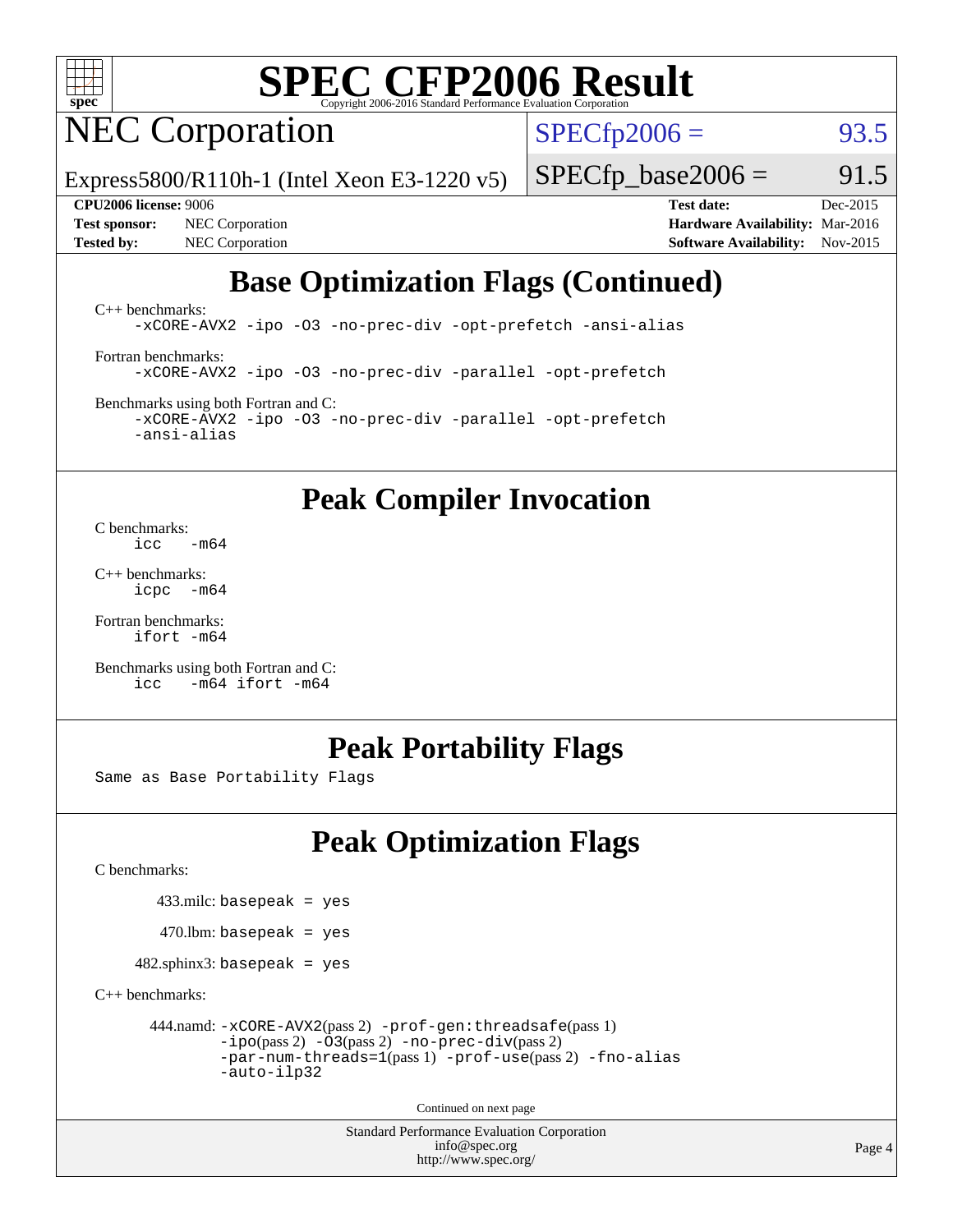

NEC Corporation

 $SPECTp2006 = 93.5$ 

Express5800/R110h-1 (Intel Xeon E3-1220 v5)

 $SPECTp\_base2006 = 91.5$ **[CPU2006 license:](http://www.spec.org/auto/cpu2006/Docs/result-fields.html#CPU2006license)** 9006 **[Test date:](http://www.spec.org/auto/cpu2006/Docs/result-fields.html#Testdate)** Dec-2015

#### **[Test sponsor:](http://www.spec.org/auto/cpu2006/Docs/result-fields.html#Testsponsor)** NEC Corporation **NEC Corporation [Hardware Availability:](http://www.spec.org/auto/cpu2006/Docs/result-fields.html#HardwareAvailability)** Mar-2016 [Tested by:](http://www.spec.org/auto/cpu2006/Docs/result-fields.html#Testedby) NEC Corporation **[Software Availability:](http://www.spec.org/auto/cpu2006/Docs/result-fields.html#SoftwareAvailability)** Nov-2015

# **[Peak Optimization Flags \(Continued\)](http://www.spec.org/auto/cpu2006/Docs/result-fields.html#PeakOptimizationFlags)**

 $447$ .dealII: basepeak = yes 450.soplex: basepeak = yes 453.povray: [-xCORE-AVX2](http://www.spec.org/cpu2006/results/res2016q1/cpu2006-20160125-38800.flags.html#user_peakPASS2_CXXFLAGSPASS2_LDFLAGS453_povray_f-xAVX2_5f5fc0cbe2c9f62c816d3e45806c70d7)(pass 2) [-prof-gen:threadsafe](http://www.spec.org/cpu2006/results/res2016q1/cpu2006-20160125-38800.flags.html#user_peakPASS1_CXXFLAGSPASS1_LDFLAGS453_povray_prof_gen_21a26eb79f378b550acd7bec9fe4467a)(pass 1)  $-i\text{po}(pass 2) -03(pass 2) -no-prec-div(pass 2)$  $-i\text{po}(pass 2) -03(pass 2) -no-prec-div(pass 2)$  $-i\text{po}(pass 2) -03(pass 2) -no-prec-div(pass 2)$ [-par-num-threads=1](http://www.spec.org/cpu2006/results/res2016q1/cpu2006-20160125-38800.flags.html#user_peakPASS1_CXXFLAGSPASS1_LDFLAGS453_povray_par_num_threads_786a6ff141b4e9e90432e998842df6c2)(pass 1) [-prof-use](http://www.spec.org/cpu2006/results/res2016q1/cpu2006-20160125-38800.flags.html#user_peakPASS2_CXXFLAGSPASS2_LDFLAGS453_povray_prof_use_bccf7792157ff70d64e32fe3e1250b55)(pass 2) [-unroll4](http://www.spec.org/cpu2006/results/res2016q1/cpu2006-20160125-38800.flags.html#user_peakCXXOPTIMIZE453_povray_f-unroll_4e5e4ed65b7fd20bdcd365bec371b81f) [-ansi-alias](http://www.spec.org/cpu2006/results/res2016q1/cpu2006-20160125-38800.flags.html#user_peakCXXOPTIMIZE453_povray_f-ansi-alias) [Fortran benchmarks](http://www.spec.org/auto/cpu2006/Docs/result-fields.html#Fortranbenchmarks):  $410.bwaves: basepeak = yes$  416.gamess: [-xCORE-AVX2](http://www.spec.org/cpu2006/results/res2016q1/cpu2006-20160125-38800.flags.html#user_peakPASS2_FFLAGSPASS2_LDFLAGS416_gamess_f-xAVX2_5f5fc0cbe2c9f62c816d3e45806c70d7)(pass 2) [-prof-gen:threadsafe](http://www.spec.org/cpu2006/results/res2016q1/cpu2006-20160125-38800.flags.html#user_peakPASS1_FFLAGSPASS1_LDFLAGS416_gamess_prof_gen_21a26eb79f378b550acd7bec9fe4467a)(pass 1)  $-i\text{po}(pass 2) -03(pass 2) -no-prec-div(pass 2)$  $-i\text{po}(pass 2) -03(pass 2) -no-prec-div(pass 2)$  $-i\text{po}(pass 2) -03(pass 2) -no-prec-div(pass 2)$ [-par-num-threads=1](http://www.spec.org/cpu2006/results/res2016q1/cpu2006-20160125-38800.flags.html#user_peakPASS1_FFLAGSPASS1_LDFLAGS416_gamess_par_num_threads_786a6ff141b4e9e90432e998842df6c2)(pass 1) [-prof-use](http://www.spec.org/cpu2006/results/res2016q1/cpu2006-20160125-38800.flags.html#user_peakPASS2_FFLAGSPASS2_LDFLAGS416_gamess_prof_use_bccf7792157ff70d64e32fe3e1250b55)(pass 2) [-unroll2](http://www.spec.org/cpu2006/results/res2016q1/cpu2006-20160125-38800.flags.html#user_peakOPTIMIZE416_gamess_f-unroll_784dae83bebfb236979b41d2422d7ec2) [-inline-level=0](http://www.spec.org/cpu2006/results/res2016q1/cpu2006-20160125-38800.flags.html#user_peakOPTIMIZE416_gamess_f-inline-level_318d07a09274ad25e8d15dbfaa68ba50) [-scalar-rep-](http://www.spec.org/cpu2006/results/res2016q1/cpu2006-20160125-38800.flags.html#user_peakOPTIMIZE416_gamess_f-disablescalarrep_abbcad04450fb118e4809c81d83c8a1d) 434.zeusmp: basepeak = yes 437.leslie3d: basepeak = yes 459.GemsFDTD: [-xCORE-AVX2](http://www.spec.org/cpu2006/results/res2016q1/cpu2006-20160125-38800.flags.html#user_peakPASS2_FFLAGSPASS2_LDFLAGS459_GemsFDTD_f-xAVX2_5f5fc0cbe2c9f62c816d3e45806c70d7)(pass 2) [-prof-gen:threadsafe](http://www.spec.org/cpu2006/results/res2016q1/cpu2006-20160125-38800.flags.html#user_peakPASS1_FFLAGSPASS1_LDFLAGS459_GemsFDTD_prof_gen_21a26eb79f378b550acd7bec9fe4467a)(pass 1)  $-i\text{po}(pass 2) -03(pass 2) -no-prec-div(pass 2)$  $-i\text{po}(pass 2) -03(pass 2) -no-prec-div(pass 2)$  $-i\text{po}(pass 2) -03(pass 2) -no-prec-div(pass 2)$ [-par-num-threads=1](http://www.spec.org/cpu2006/results/res2016q1/cpu2006-20160125-38800.flags.html#user_peakPASS1_FFLAGSPASS1_LDFLAGS459_GemsFDTD_par_num_threads_786a6ff141b4e9e90432e998842df6c2)(pass 1) [-prof-use](http://www.spec.org/cpu2006/results/res2016q1/cpu2006-20160125-38800.flags.html#user_peakPASS2_FFLAGSPASS2_LDFLAGS459_GemsFDTD_prof_use_bccf7792157ff70d64e32fe3e1250b55)(pass 2) [-unroll2](http://www.spec.org/cpu2006/results/res2016q1/cpu2006-20160125-38800.flags.html#user_peakOPTIMIZE459_GemsFDTD_f-unroll_784dae83bebfb236979b41d2422d7ec2) [-inline-level=0](http://www.spec.org/cpu2006/results/res2016q1/cpu2006-20160125-38800.flags.html#user_peakOPTIMIZE459_GemsFDTD_f-inline-level_318d07a09274ad25e8d15dbfaa68ba50) [-opt-prefetch](http://www.spec.org/cpu2006/results/res2016q1/cpu2006-20160125-38800.flags.html#user_peakOPTIMIZE459_GemsFDTD_f-opt-prefetch) [-parallel](http://www.spec.org/cpu2006/results/res2016q1/cpu2006-20160125-38800.flags.html#user_peakOPTIMIZE459_GemsFDTD_f-parallel) 465.tonto: [-xCORE-AVX2](http://www.spec.org/cpu2006/results/res2016q1/cpu2006-20160125-38800.flags.html#user_peakPASS2_FFLAGSPASS2_LDFLAGS465_tonto_f-xAVX2_5f5fc0cbe2c9f62c816d3e45806c70d7)(pass 2) [-prof-gen:threadsafe](http://www.spec.org/cpu2006/results/res2016q1/cpu2006-20160125-38800.flags.html#user_peakPASS1_FFLAGSPASS1_LDFLAGS465_tonto_prof_gen_21a26eb79f378b550acd7bec9fe4467a)(pass 1)  $-i\text{po}(pass 2) -\tilde{O}3(pass 2)$  [-no-prec-div](http://www.spec.org/cpu2006/results/res2016q1/cpu2006-20160125-38800.flags.html#user_peakPASS2_FFLAGSPASS2_LDFLAGS465_tonto_f-no-prec-div)(pass 2) [-par-num-threads=1](http://www.spec.org/cpu2006/results/res2016q1/cpu2006-20160125-38800.flags.html#user_peakPASS1_FFLAGSPASS1_LDFLAGS465_tonto_par_num_threads_786a6ff141b4e9e90432e998842df6c2)(pass 1) [-prof-use](http://www.spec.org/cpu2006/results/res2016q1/cpu2006-20160125-38800.flags.html#user_peakPASS2_FFLAGSPASS2_LDFLAGS465_tonto_prof_use_bccf7792157ff70d64e32fe3e1250b55)(pass 2) [-inline-calloc](http://www.spec.org/cpu2006/results/res2016q1/cpu2006-20160125-38800.flags.html#user_peakOPTIMIZE465_tonto_f-inline-calloc) [-opt-malloc-options=3](http://www.spec.org/cpu2006/results/res2016q1/cpu2006-20160125-38800.flags.html#user_peakOPTIMIZE465_tonto_f-opt-malloc-options_13ab9b803cf986b4ee62f0a5998c2238) [-auto](http://www.spec.org/cpu2006/results/res2016q1/cpu2006-20160125-38800.flags.html#user_peakOPTIMIZE465_tonto_f-auto) [-unroll4](http://www.spec.org/cpu2006/results/res2016q1/cpu2006-20160125-38800.flags.html#user_peakOPTIMIZE465_tonto_f-unroll_4e5e4ed65b7fd20bdcd365bec371b81f) [Benchmarks using both Fortran and C](http://www.spec.org/auto/cpu2006/Docs/result-fields.html#BenchmarksusingbothFortranandC): 435.gromacs: basepeak = yes  $436.cactusADM:basepeak = yes$  454.calculix: [-xCORE-AVX2](http://www.spec.org/cpu2006/results/res2016q1/cpu2006-20160125-38800.flags.html#user_peakOPTIMIZE454_calculix_f-xAVX2_5f5fc0cbe2c9f62c816d3e45806c70d7) [-ipo](http://www.spec.org/cpu2006/results/res2016q1/cpu2006-20160125-38800.flags.html#user_peakOPTIMIZE454_calculix_f-ipo) [-O3](http://www.spec.org/cpu2006/results/res2016q1/cpu2006-20160125-38800.flags.html#user_peakOPTIMIZE454_calculix_f-O3) [-no-prec-div](http://www.spec.org/cpu2006/results/res2016q1/cpu2006-20160125-38800.flags.html#user_peakOPTIMIZE454_calculix_f-no-prec-div) [-auto-ilp32](http://www.spec.org/cpu2006/results/res2016q1/cpu2006-20160125-38800.flags.html#user_peakCOPTIMIZE454_calculix_f-auto-ilp32) [-ansi-alias](http://www.spec.org/cpu2006/results/res2016q1/cpu2006-20160125-38800.flags.html#user_peakCOPTIMIZE454_calculix_f-ansi-alias) 481.wrf: basepeak = yes The flags files that were used to format this result can be browsed at <http://www.spec.org/cpu2006/flags/Intel-ic16.0-official-linux64.html> <http://www.spec.org/cpu2006/flags/NEC-Platform-Settings-V1.2-110h-RevA.html> You can also download the XML flags sources by saving the following links:

<http://www.spec.org/cpu2006/flags/Intel-ic16.0-official-linux64.xml> <http://www.spec.org/cpu2006/flags/NEC-Platform-Settings-V1.2-110h-RevA.xml>